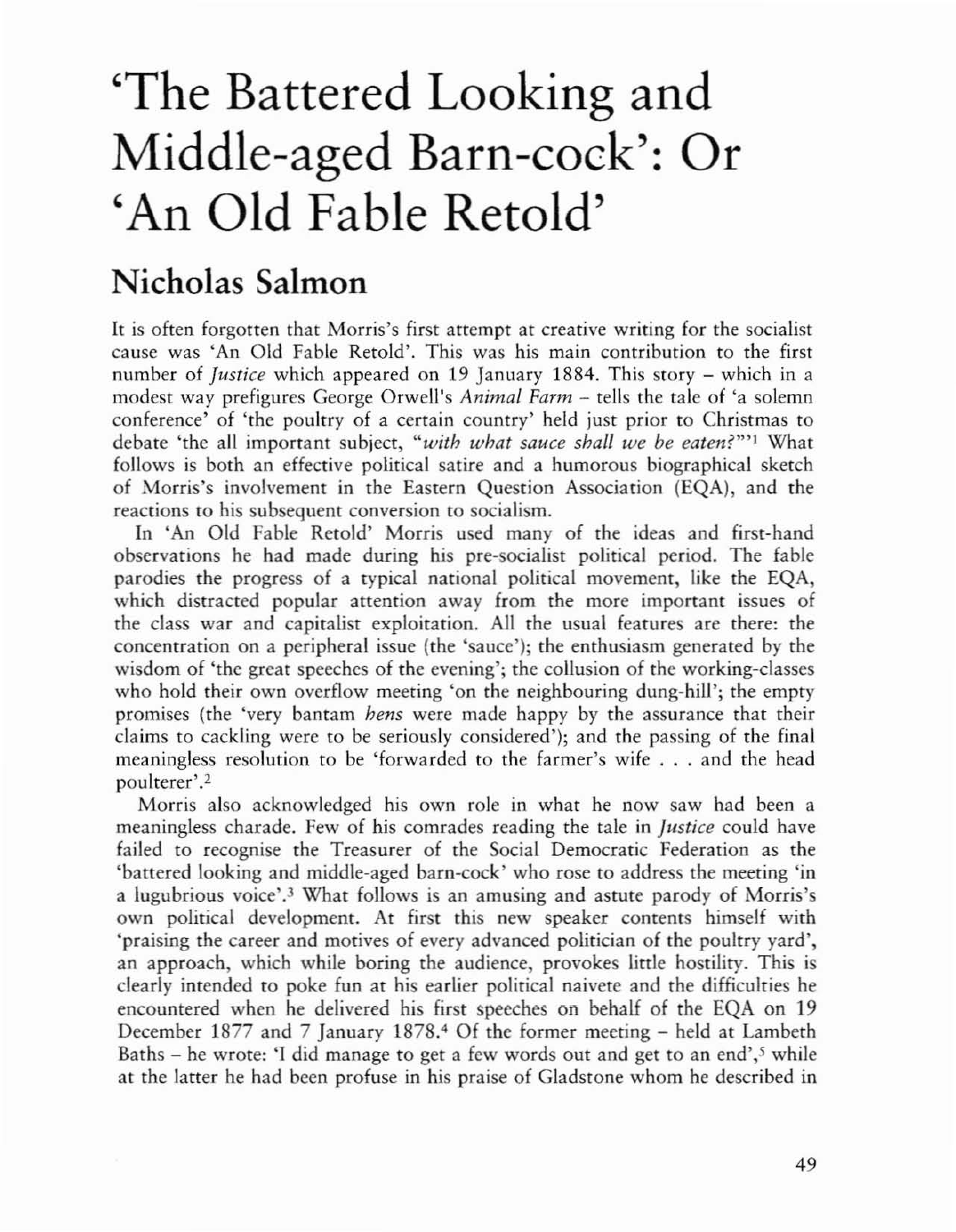somewhat overblown rhetoric as 'The most illustrious statesman of England, the most single·hearted statesman in the world'.6

Having completed the first phase of his speech the 'battered' barn-cock's voice grows - symbolically - 'clearer and louder', and he continues:

'Sir, I know I have little right to air my own theories (cheers) after the remarkable and clear exposition of the rights of the poultry, which has been delivered in various ways on this platform to-night (loud cheers), but I am free to confess that one idea has occurred to me which seems to have escaped the more educated minds of our leaders to-night;  $-$  (cries of Oh, Oh)  $-$  the idea is this!' Here he stopped dead, and amid ironic cheers tried nervously to help himself to water from the long ago emptied decanter, then at last blurting out in a trembling, shrieking voice not without a suspicion of tears in it; 'in short I *don't want to be eaten at all.* ...'7

Morris expected his readers at this point to recognise the parallel between the reaction that this admission produces on the assembled poultry, and that which greeted the declaration of his own conversion to socialism when he delivered his lecture 'Art, Wealth, and Riches' at the Manchester Royal Institution on 6 March 1883. Amongst the listening poultry,

... a storm of disapproving cries broke out, amongst which could be heard loudest the words 'practical Political', 'county franchise', 'great liberal parry', 'municipal government for - Coxstead!' which at last all *calmed* themselves down into <sup>a</sup> steady howl of 'question, question!... .'8

The press reaction to 'Art, Wealth, and Riches' had similarly dismissed Morris's revolutionary beliefs as idealistic. Chief amongst the criticisms levelled against the bitter attack he made on capitalist society in this lecture was that he was presenting his audience with no practical remedies for the ills that he identified bur was simply encouraging mindless discontent. In the *Manchester Examiner and* Times his views were contemptuously dismissed as 'unpractical'<sup>19</sup> while the *Manchester Weekly Times* hoped that on subsequent occasions when he ventured into the sphere of political debate he would 'have something less impracticable and less discouraging to say'.10 This accusation of impracticality clearly stung Morris deeply for he later consistently used the same term as the worst possible form of abuse against those who urged parliamentary action and palliatives. As E. P. Thompson has so aptly written:

... the chorus of 'unpractical', 'misguided idealist', 'poet-upholsterer', and so forth, swelled to a crescendo the moment that Morris had found a *practical* remedy to the evils which he had before attacked, and had proclaimed himself to be a member of the *practical* revolutionary movement. <sup>11</sup>

Against this background the conclusion of 'An Old Fable Retold' can be seen as Morris's symbolic and final rejection of parliamentary politics. While the chorus of indignant poultry's outrage echoes in his cars, the 'battered-looking' barn-cock